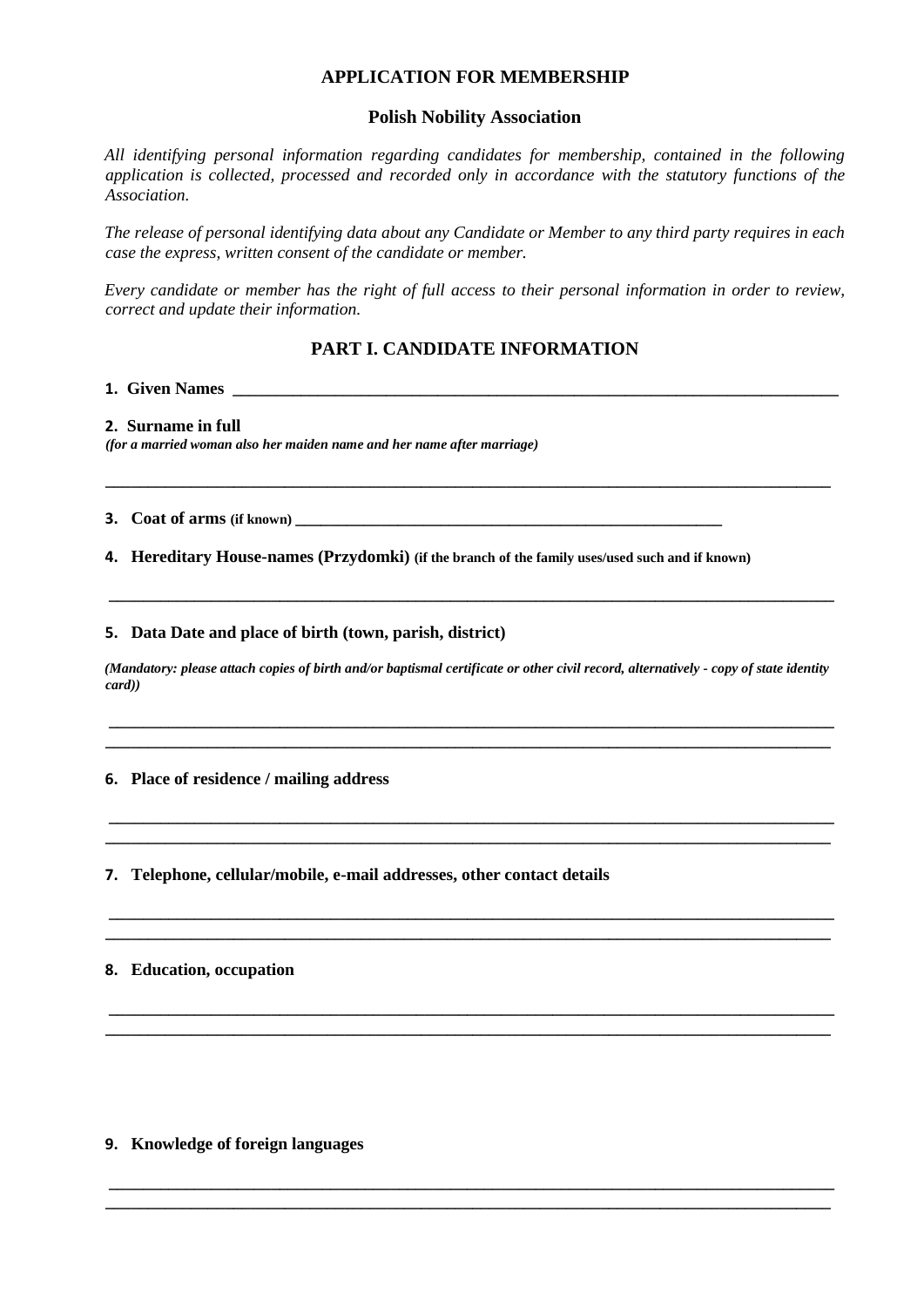|  | 10. Chivalric, civil and military orders, decorations and medals and other awards |  |  |  |  |
|--|-----------------------------------------------------------------------------------|--|--|--|--|
|  |                                                                                   |  |  |  |  |

**11. Membership and offices held in political, social, business and underground organizations over your lifetime** 

**\_\_\_\_\_\_\_\_\_\_\_\_\_\_\_\_\_\_\_\_\_\_\_\_\_\_\_\_\_\_\_\_\_\_\_\_\_\_\_\_\_\_\_\_\_\_\_\_\_\_\_\_\_\_\_\_\_\_\_\_\_\_\_\_\_\_\_\_\_\_\_\_\_\_\_\_\_\_\_\_\_\_\_\_\_** 

**\_\_\_\_\_\_\_\_\_\_\_\_\_\_\_\_\_\_\_\_\_\_\_\_\_\_\_\_\_\_\_\_\_\_\_\_\_\_\_\_\_\_\_\_\_\_\_\_\_\_\_\_\_\_\_\_\_\_\_\_\_\_\_\_\_\_\_\_\_\_\_\_\_\_\_\_\_\_\_\_\_\_\_\_\_** 

**\_\_\_\_\_\_\_\_\_\_\_\_\_\_\_\_\_\_\_\_\_\_\_\_\_\_\_\_\_\_\_\_\_\_\_\_\_\_\_\_\_\_\_\_\_\_\_\_\_\_\_\_\_\_\_\_\_\_\_\_\_\_\_\_\_\_\_\_\_\_\_\_\_\_\_\_\_\_\_\_\_\_\_\_\_** 

**\_\_\_\_\_\_\_\_\_\_\_\_\_\_\_\_\_\_\_\_\_\_\_\_\_\_\_\_\_\_\_\_\_\_\_\_\_\_\_\_\_\_\_\_\_\_\_\_\_\_\_\_\_\_\_\_\_\_\_\_\_\_\_\_\_\_\_\_\_\_\_\_\_\_\_\_\_\_\_\_\_\_\_\_\_** 

**\_\_\_\_\_\_\_\_\_\_\_\_\_\_\_\_\_\_\_\_\_\_\_\_\_\_\_\_\_\_\_\_\_\_\_\_\_\_\_\_\_\_\_\_\_\_\_\_\_\_\_\_\_\_\_\_\_\_\_\_\_\_\_\_\_\_\_\_\_\_\_\_\_\_\_\_\_\_\_\_\_\_\_\_\_** 

**\_\_\_\_\_\_\_\_\_\_\_\_\_\_\_\_\_\_\_\_\_\_\_\_\_\_\_\_\_\_\_\_\_\_\_\_\_\_\_\_\_\_\_\_\_\_\_\_\_\_\_\_\_\_\_\_\_\_\_\_\_\_\_\_\_\_\_\_\_\_\_\_\_\_\_\_\_\_\_\_\_\_\_\_\_** 

**\_\_\_\_\_\_\_\_\_\_\_\_\_\_\_\_\_\_\_\_\_\_\_\_\_\_\_\_\_\_\_\_\_\_\_\_\_\_\_\_\_\_\_\_\_\_\_\_\_\_\_\_\_\_\_\_\_\_\_\_\_\_\_\_\_\_\_\_\_\_\_\_\_\_\_\_\_\_\_\_\_\_\_\_\_** 

**\_\_\_\_\_\_\_\_\_\_\_\_\_\_\_\_\_\_\_\_\_\_\_\_\_\_\_\_\_\_\_\_\_\_\_\_\_\_\_\_\_\_\_\_\_\_\_\_\_\_\_\_\_\_\_\_\_\_\_\_\_\_\_\_\_\_\_\_\_\_\_\_\_\_\_\_\_\_\_\_\_\_\_\_\_ \_\_\_\_\_\_\_\_\_\_\_\_\_\_\_\_\_\_\_\_\_\_\_\_\_\_\_\_\_\_\_\_\_\_\_\_\_\_\_\_\_\_\_\_\_\_\_\_\_\_\_\_\_\_\_\_\_\_\_\_\_\_\_\_\_\_\_\_\_\_\_\_\_\_\_\_\_\_\_\_\_\_\_\_\_** 

**\_\_\_\_\_\_\_\_\_\_\_\_\_\_\_\_\_\_\_\_\_\_\_\_\_\_\_\_\_\_\_\_\_\_\_\_\_\_\_\_\_\_\_\_\_\_\_\_\_\_\_\_\_\_\_\_\_\_\_\_\_\_\_\_\_\_\_\_\_\_\_\_\_\_\_\_\_\_\_\_\_\_\_\_\_ \_\_\_\_\_\_\_\_\_\_\_\_\_\_\_\_\_\_\_\_\_\_\_\_\_\_\_\_\_\_\_\_\_\_\_\_\_\_\_\_\_\_\_\_\_\_\_\_\_\_\_\_\_\_\_\_\_\_\_\_\_\_\_\_\_\_\_\_\_\_\_\_\_\_\_\_\_\_\_\_\_\_\_\_\_** 

**12. How did you learn about the Polish Nobility Association?** 

*In accordance with § 14 of the Statutes of the Polish Nobility Association I declare:* 

*- that I am not charged with or been convicted of any criminal offense.*

*- that I was never an official of the Communist Party.* 

*- that I did not collaborate with the repressive Nazi or Stalinist regime.* 

*- that I was not an operative of Communist state security bodies in the years 1944-1990.* 

*- that I do not belong to any organization, which illegitimately confers titles of nobility, membership on false orders or similar awards or uses organizational ranks or titles homonymous with historical titles of nobility, and that I do not support in any other way such organizations and I hold no such titles and do not belong to false orders.* 

**\_\_\_\_\_\_\_\_\_\_\_\_\_\_\_\_\_\_\_\_\_\_\_\_\_\_\_\_\_\_\_\_\_\_\_\_\_\_\_\_\_ \_\_\_\_\_\_\_\_\_\_\_\_\_\_\_\_\_\_\_\_\_\_\_\_\_\_\_\_\_** 

**(place and date) (signature)** 

## **PART II. ANCESTRY OF THE CANDIDATE**

**(IN THE DIRECT MALE LINE)**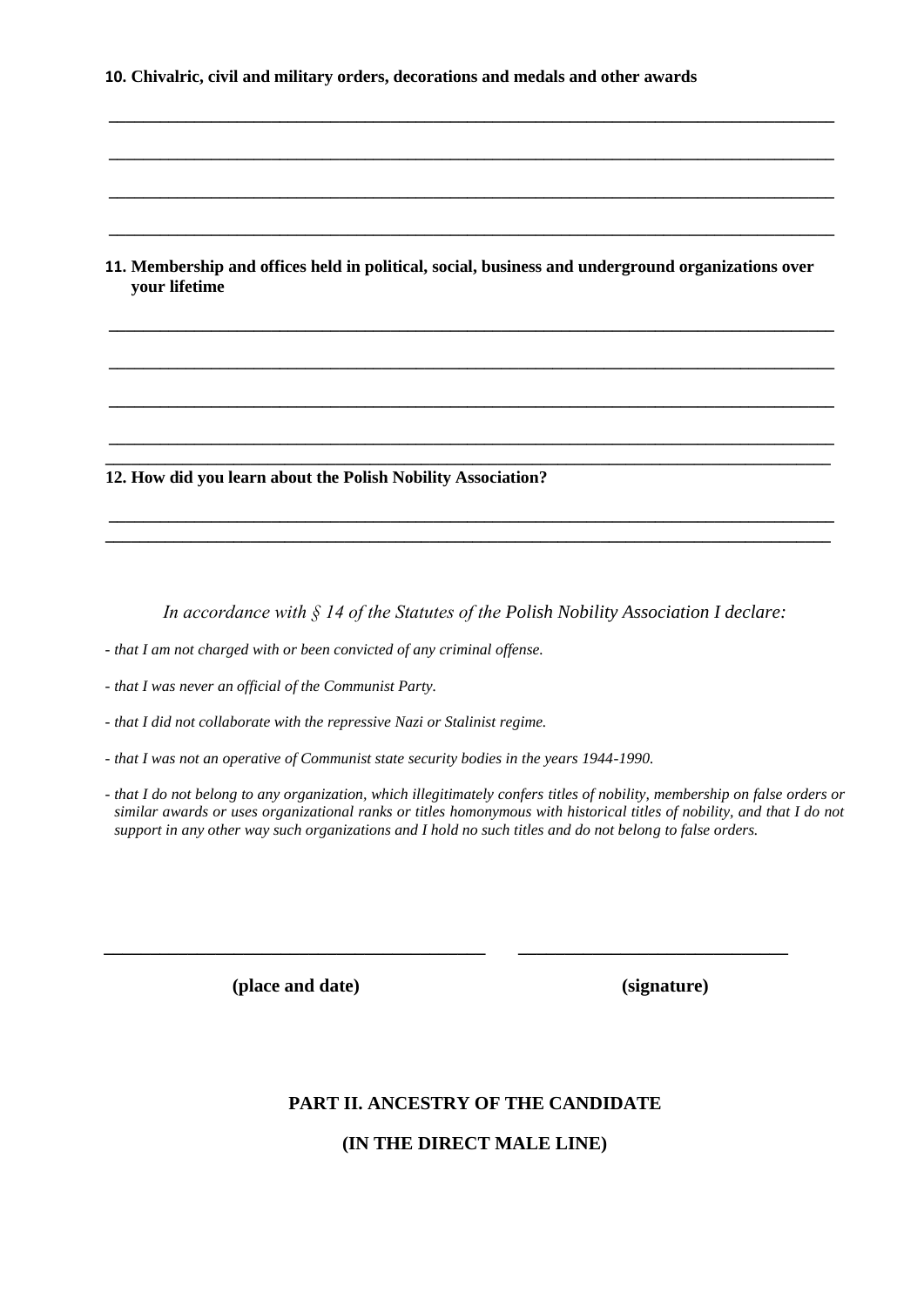

**23. Identify the oldest known estates or places of residence held in the male line before 1939)** 

**\_\_\_\_\_\_\_\_\_\_\_\_\_\_\_\_\_\_\_\_\_\_\_\_\_\_\_\_\_\_\_\_\_\_\_\_\_\_\_\_\_\_\_\_\_\_\_\_\_\_\_\_\_\_\_\_\_\_\_\_\_\_\_\_\_\_\_\_\_\_\_\_\_\_\_\_\_\_\_\_\_\_\_\_\_** 

**\_\_\_\_\_\_\_\_\_\_\_\_\_\_\_\_\_\_\_\_\_\_\_\_\_\_\_\_\_\_\_\_\_\_\_\_\_\_\_\_\_\_\_\_\_\_\_\_\_\_\_\_\_\_\_\_\_\_\_\_\_\_\_\_\_\_\_\_\_\_\_\_\_\_\_\_\_\_\_\_\_\_\_\_\_** 

**\_\_\_\_\_\_\_\_\_\_\_\_\_\_\_\_\_\_\_\_\_\_\_\_\_\_\_\_\_\_\_\_\_\_\_\_\_\_\_\_\_\_\_\_\_\_\_\_\_\_\_\_\_\_\_\_\_\_\_\_\_\_\_\_\_\_\_\_\_\_\_\_\_\_\_\_\_\_\_\_\_\_\_\_\_** 

**\_\_\_\_\_\_\_\_\_\_\_\_\_\_\_\_\_\_\_\_\_\_\_\_\_\_\_\_\_\_\_\_\_\_\_\_\_\_\_\_\_\_\_\_\_\_\_\_\_\_\_\_\_\_\_\_\_\_\_\_\_\_\_\_\_\_\_\_\_\_\_\_\_\_\_\_\_\_\_\_\_\_\_\_\_**